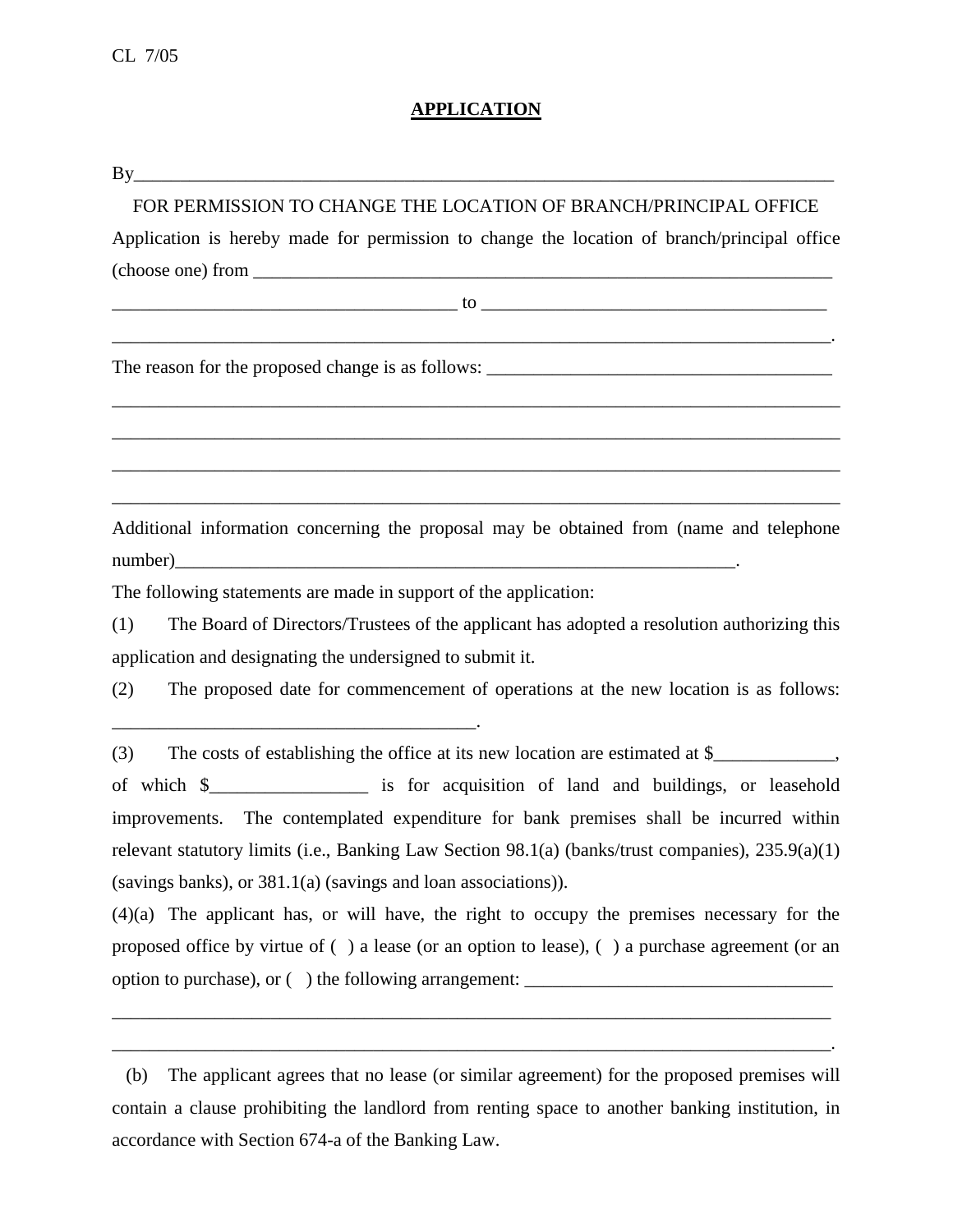(5) The proposed site has been appropriately zoned to permit the operation of a banking office.

(6) No officer, director, trustee, employee, or major stockholder of the applicant has an interest, direct or indirect, in the site or premises at the proposed location, or in the construction of such premises, except as follows (if no exceptions, so state): \_\_\_\_\_\_\_\_\_\_\_\_\_\_\_\_\_\_\_\_\_\_\_\_\_\_

\_\_\_\_\_\_\_\_\_\_\_\_\_\_\_\_\_\_\_\_\_\_\_\_\_\_\_\_\_\_\_\_\_\_\_\_\_\_\_\_\_\_\_\_\_\_\_\_\_\_\_\_\_\_\_\_\_\_\_\_\_\_\_\_\_\_\_\_\_\_\_\_\_\_\_\_\_\_

\_\_\_\_\_\_\_\_\_\_\_\_\_\_\_\_\_\_\_\_\_\_\_\_\_\_\_\_\_\_\_\_\_\_\_\_\_\_\_\_\_\_\_\_\_\_\_\_\_\_\_\_\_\_\_\_\_\_\_\_\_\_\_\_\_\_\_\_\_\_\_\_\_\_\_\_\_.

(7) Establishment of the office at its new location does not conflict with any of the provisions of the New York State Historic Preservation Act.

(8) The applicant is aware of and has given due consideration to adopting, as appropriate, the security provisions recommended in the list of bank security best practices developed by the New York Bankers Association. (These practices were highlighted in the joint Industry Letter dated September 8, 2003 from the Superintendent of Banks and the New York City Police Commissioner, and the Industry Letter dated April 12, 2004 from the Superintendent of Banks.)

(9) The level of service at the new location will be substantially the same as, or greater than, the level of service presently being offered. (If this is not the case, an explanation should be provided.)

(10) The proposed disposition of the present location, if owned, or if leased, the arrangements made to terminate the lease or to sublet the premises are as follows: \_\_\_\_\_\_\_\_\_\_\_\_\_\_\_\_\_\_\_\_\_\_\_

\_\_\_\_\_\_\_\_\_\_\_\_\_\_\_\_\_\_\_\_\_\_\_\_\_\_\_\_\_\_\_\_\_\_\_\_\_\_\_\_\_\_\_\_\_\_\_\_\_\_\_\_\_\_\_\_\_\_\_\_\_\_\_\_\_\_\_\_\_\_\_\_\_\_\_\_\_\_

\_\_\_\_\_\_\_\_\_\_\_\_\_\_\_\_\_\_\_\_\_\_\_\_\_\_\_\_\_\_\_\_\_\_\_\_\_\_\_\_\_\_\_\_\_\_\_\_\_\_\_\_\_\_\_\_\_\_\_\_\_\_\_\_\_\_\_\_\_\_\_\_\_\_\_\_\_.

The undersigned hereby certifies that the above is true and correct.

(signature of authorized officer)

 $Date:$ 

\_\_\_\_\_\_\_\_\_\_\_\_\_\_\_\_\_\_\_\_\_\_\_\_\_\_\_\_\_\_\_\_\_\_\_\_\_\_\_\_\_\_ (type/print name and title)

Enclosures:

\_\_\_\_\_\_\_\_Check for \$750 payable to the "Superintendent of Financial Services of the State of New York"

Certified copy of Board resolution (if required by Section 105.2 of Supervisory Procedure G 105)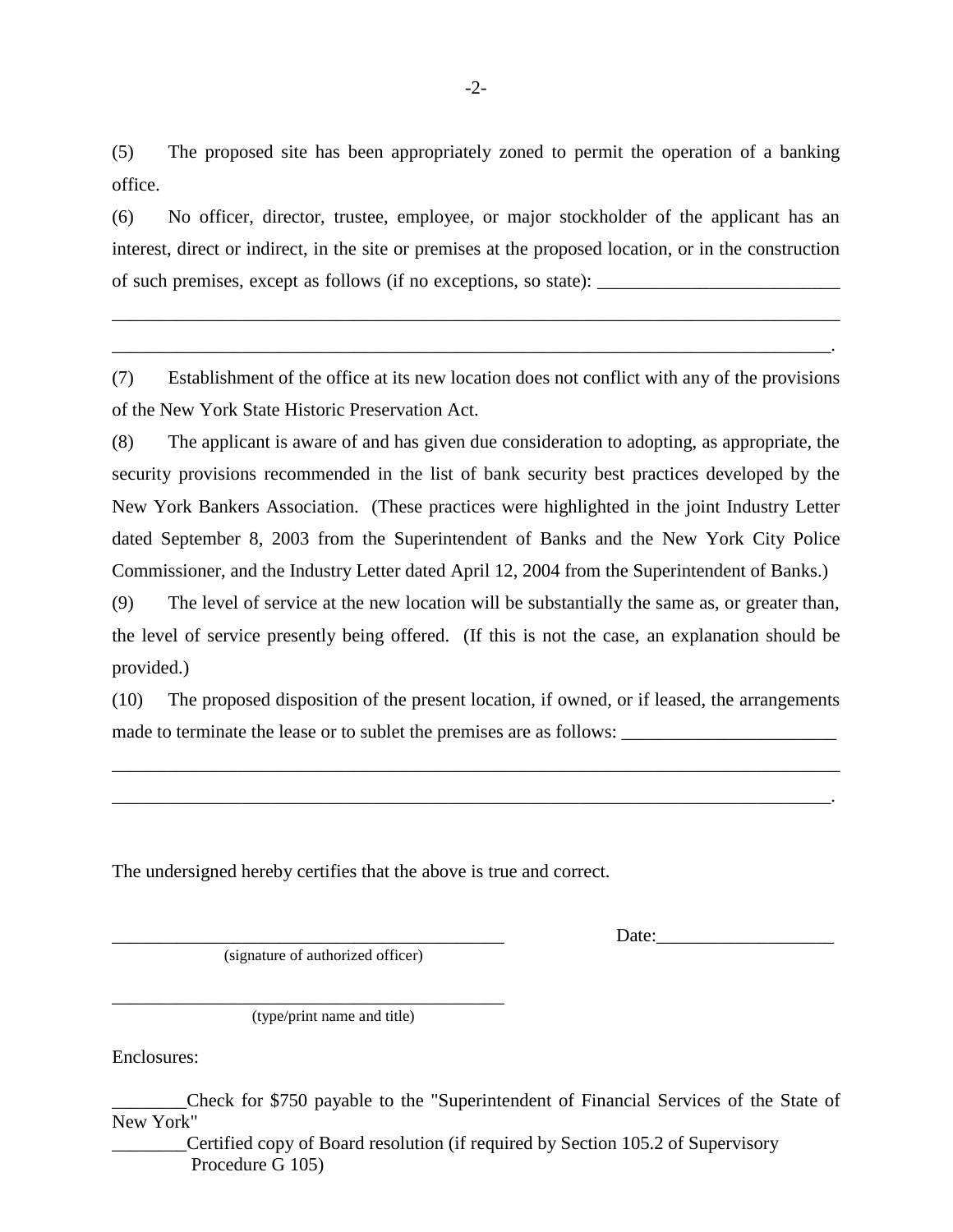### **RELOCATION APPLICATION INSTRUCTIONS**

### **A. General Information**

The required information in support of a relocation application is enumerated in Supervisory Procedure G 105, a copy of which appears below. Applicants should feel free to submit any additional information which would strengthen the application.

In accordance with Supervisory Procedure G 106 (Public Access to Banking Department Records), the entire application and all supporting material are available for public inspection except for confidential material. If the applicant believes that the public availability or disclosure of certain of the information provided would be clearly harmful, such information should be segregated from the public portion and labeled "Confidential." The applicant must also state the reasons under Section 87(2) of the Freedom of Information Law for any request for confidentiality.

Institutions eligible for the expedited branch application process as discussed in the "Application for permission to open and occupy a branch office" need not submit a certified copy of the Board resolution referenced in the relocation application form (CL 7/05) and in Supervisory Procedure G 105, or a copy of a lease/purchase agreement/letter of intent for the proposed premises. Institutions which are not eligible must submit both items with the application.

#### **B. Information Required for Certain Relocations**

As stated in Supervisory Procedure G 105, for a planned change of location in which the proposed site is outside the immediate neighborhood of the present office, or the nature of the business of the office or the customers served by the office would be substantially affected, the customers of the office must be given prior notice of the relocation of at least ninety days, in the manner set forth in section 112.3 of Supervisory Procedure G 112 (Report of Planned Branch Closings). In such instances, the dates of customer notification, both through branch signage and direct mailing, should be provided to the Department as part of the relocation application.

# **C. Out-of-State Relocations**

- (1) This Department will ascertain the application requirements, if any, of the state in which a branch is proposed to be relocated.
- (2) Applications for branches outside New York State need not contain statements 4b, 7, and 8 of the application form (CL 7/05).

# **F. Relocations of New York Branches of Out-of-State Banks**

Applications from out-of-state banks wishing to relocate branches in New York need not contain statements 3 and 6 of the application form (CL 7/05). In addition, such applicants need not submit a copy of a Board resolution or a copy of a lease/purchase agreement/letter of intent for the proposed premises.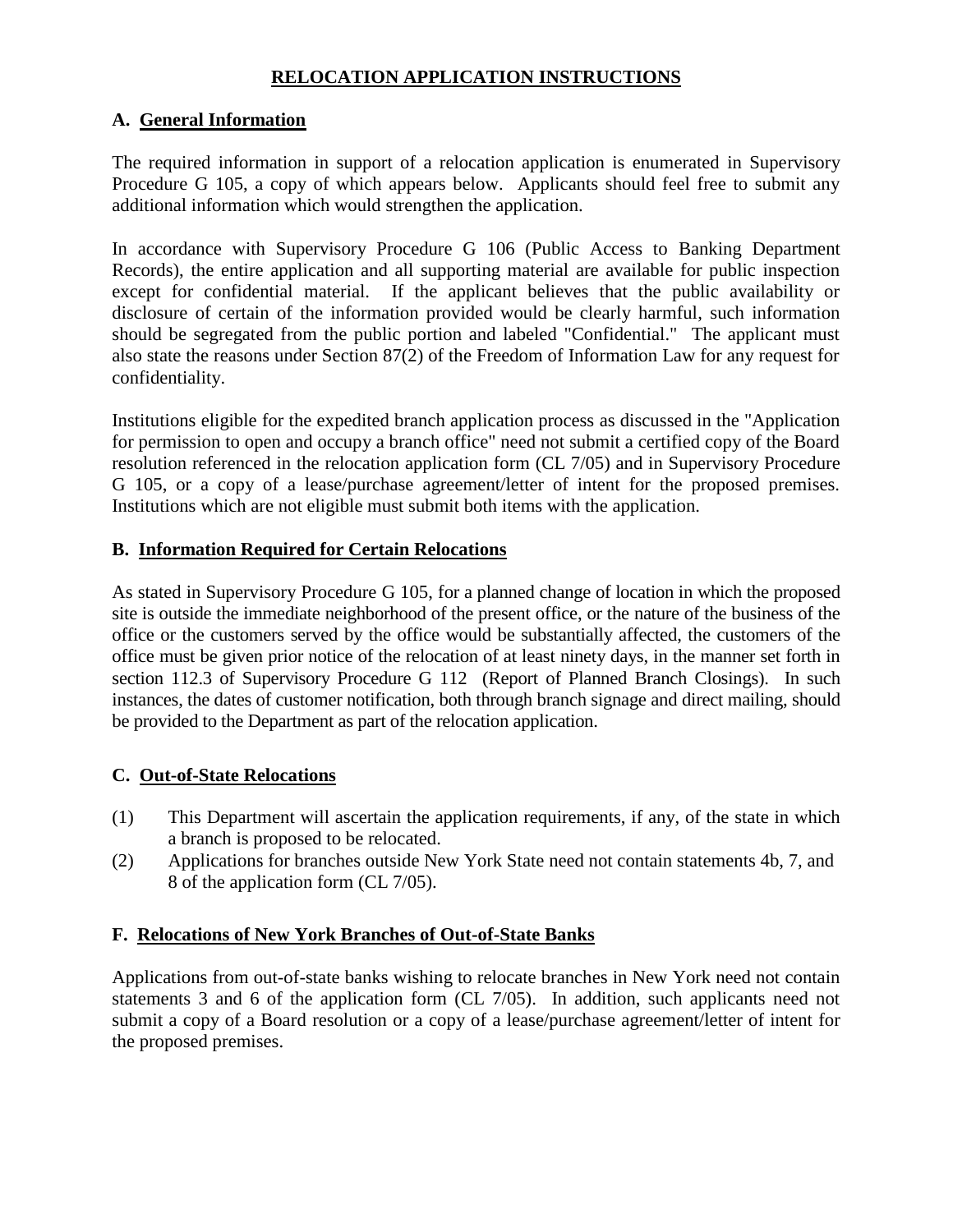# **UNOFFICIAL COPY**

### **SUPERVISORY PROCEDURE G 105**

# **APPLICATION FOR A CHANGE OF LOCATION OR A CHANGE OF DESIGNATION OF PRINCIPAL OFFICE**

(Statutory authority: Banking Law, § 28)

105.1 General information 105.2 Application 105.3 Additional information 105.4 Confidential information 105.5 Information required for certain relocations

#### **§ 105.1 -- General information.**

Requests for approval to change the location of a place of business or to change the designation of a principal office should be submitted by letter application to the Superintendent, accompanied, except in the case of an application by a credit union, by an investigation fee of [please refer to the Department's Application Fee Schedule]. Banking organizations subject to Article III, VI, X, or XI of the Banking Law which seek to change the location of a place of business may utilize an application form in lieu of a letter application. Forms may be obtained directly from the Department, and are available on the Department's Website [\(www.dfs.ny.gov\)](http://www.dfs.ny.gov/). Banking organizations subject to other articles of the Banking Law which seek to change the location of a place of business should submit a letter application setting forth the information required in Sections 105.2 and 105.3 of this Procedure.

#### **§ 105.2 -- Application.**

The application submitted to the New York City Office of the Banking Department at the address set forth in section 1.1 of Supervisory Policy G 1, should state the reason for any proposed change, should include addresses of the offices affected by any such proposed change, and should be accompanied by a copy of the resolution of the board of directors/trustees authorizing such application. (Banking organizations subject to Article III, VI, or X of the Banking Law eligible for the expedited branch application process may submit a statement that a resolution has been passed in lieu of submitting a copy.)

#### **§ 105.3 -- Additional information.**

If the application is for a change of location, the applicant should submit the following:

(a) a statement giving the proposed date for commencement of operations at the new location and:

(1) stating that no lease for the proposed premises will contain a clause prohibiting the landlord from renting space to another banking institution under State or Federal supervision;

(2) stating whether any director, trustee, officer or employee of the applicant has any interest, direct or indirect, in the proposed premises, or in the construction thereof;